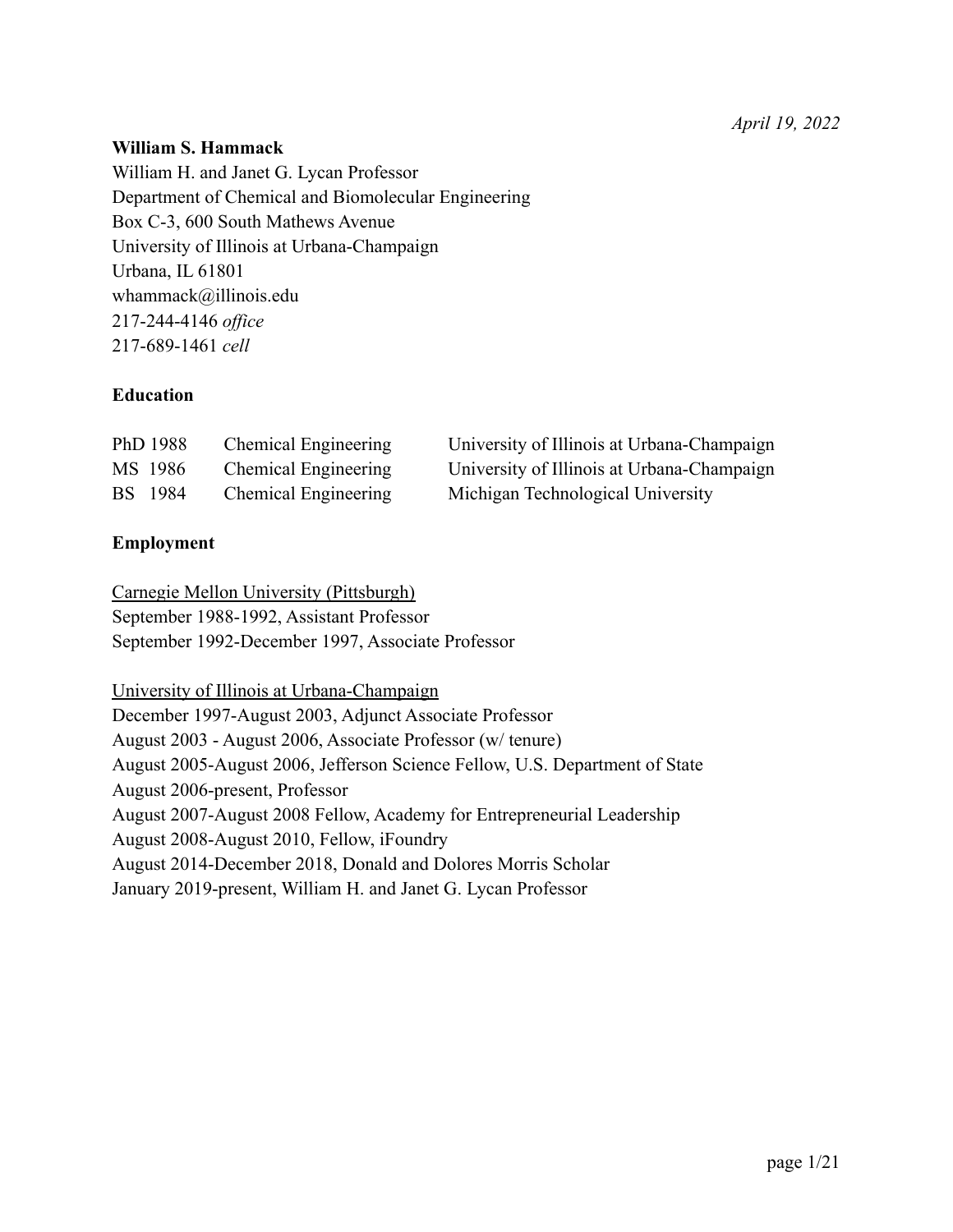### **Professional Association/Society Memberships**

American Physical Society (Fellow), American Association for the Advancement of Science (Fellow), American Institute of Chemical Engineers, Materials Research Society, National Association of Science Writers

### **Awards and Honors**

### National

Member, National Academy of Engineering, 2022

Public Service Award, National Science Board, 2020

The Public Service Award honors individuals and groups that have made substantial contributions to increasing public understanding of science and engineering in the United States. These contributions may be in a wide variety of areas that have the potential of contributing to public understanding of and appreciation for science and engineering, including: media, education, training programs, and entertainment.

#### Hoover Medal, 2020

This 14 kt gold medal "commemorates the civic and humanitarian achievements of engineers." It is conferred upon an engineer whose professional achievements and personal endeavors have advanced the well-being of humankind." Administered by a board representing five engineering organizations: The American Society of Mechanical Engineers, the American Society of Civil Engineers, the American Institute of Chemical Engineers, the American Institute of Mining, Metallurgical and Petroleum Engineers and the Institute of Electrical and Electronics Engineers.

Ralph Coats Roe Medal, 2020, American Society of Mechanical Engineers This Gold Medal, and a \$12,000 prize, "recognizes an outstanding contribution toward a better public understanding and appreciation of the engineer's worth to contemporary society."

Carl Sagan Award for the Public Appreciation of Science, 2019, Council of Scientific Society **Presidents** 

First Prize, 2011, Science OnLine Film Festival (inaugural prize)

Fellow, 2009, American Association for the Advancement of Science (AAAS)

Fellow, 2009, American Institute of Physics

Jefferson Science Fellow, 2005, U.S. Department of State

Science Writing Award, 2004, American Institute of Physics

James T. Grady-James H. Stack Award, 2004, American Chemical Society

Distinguished Literary Contribution Furthering the Public Understanding of the Profession, 2004, IEEE

President's Award, 2003, American Society for Engineering Education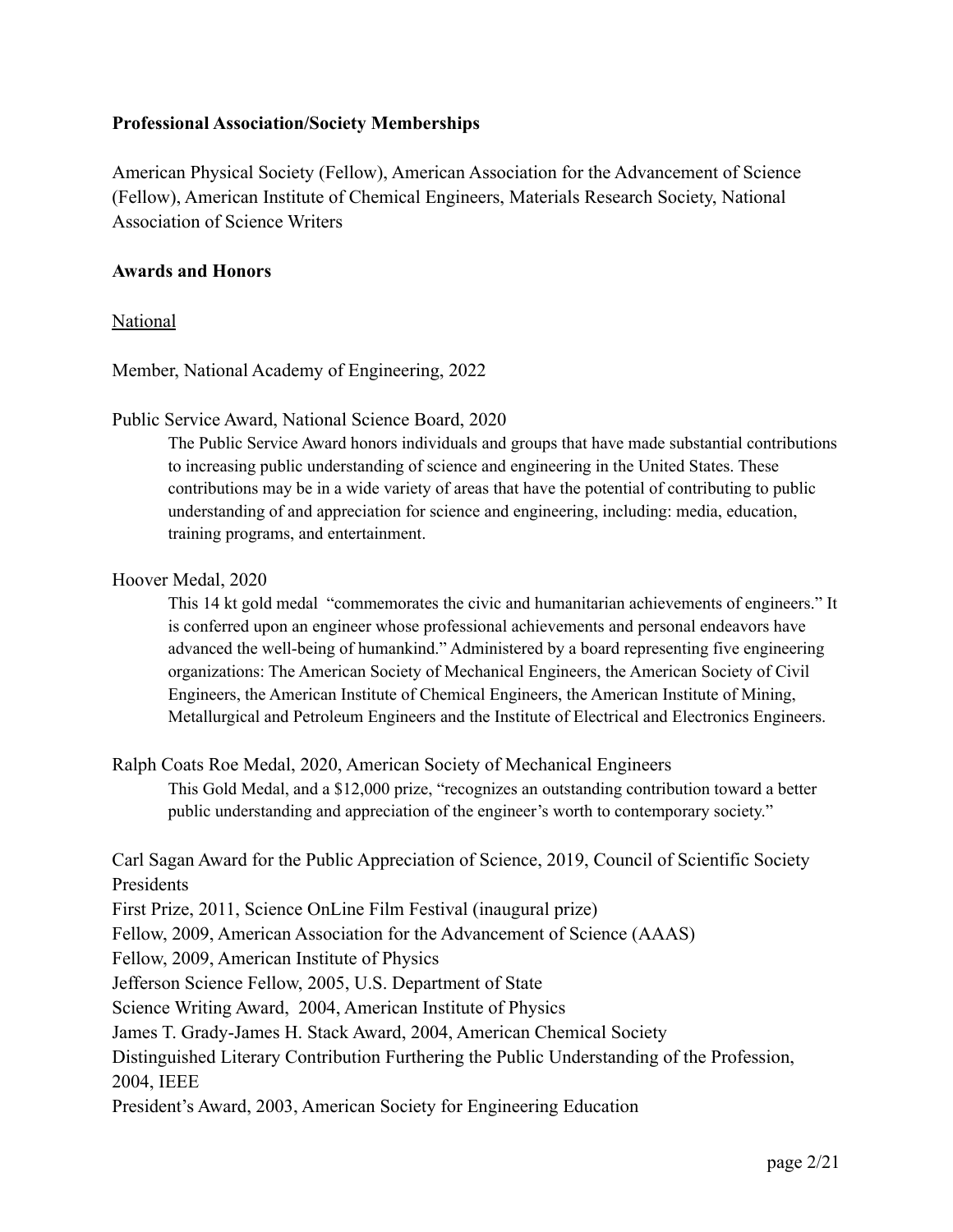Silver Reel National News & Commentaries, 2003, National Federation of Community **Broadcasters** Science-in-Society Award, 2002, National Association of Science Writers Service to Society Award, 2002, American Institute of Chemical Engineers Edwin F. Church Medal, 2002, American Society of Mechanical Engineers Camille Dreyfus Teacher-Scholar, 1993, Dreyfus Foundation ACS/Exxon Fellowship in Solid State Chemistry, 1992, American Chemical Society

### Local

*The Advisors List 1999-2001,* top 10% of Advisors in College of Engineering *SCS Excellence in Teaching Award* of the School of Chemical Sciences, 2001 Public Engagement Award, University of Illinois-Urbana, 2012

### **Publications and Creative Works**

#### See addendum

### **Keynote/Plenary Lectures**

- 1. "William Albert Noyes" for the Noyes Centennial, University of Illinois, Urbana, IL September 13, 2002.
- 2. "Ben Franklin the Engineer," University of Pennsylvania, 150<sup>th</sup> Anniversary Celebration for the School of Engineering & Applied Science, September 26, 2002.
- 3. "The Role of Media in a Young Faculty Member's Career", November 2002, AIChE Meeting, Indianapolis, Indiana.
- 4. "Six Rules to Use When Adopting New Technology" Beta Phi Mu Honors Society, November 9, 2002, Urbana, Illinois.
- 5. "How Engineers should talk to the public," Illinois Society of Professional Engineers, Champaign, IL, February 21, 2003.
- 6. "Inspiration from a pop can", keynote for the Illinois Science Olympiad, April 5, 2003, Champaign, Illinois.
- 7. "What role do science journalists play in creating a scientifically-literate public?" National Press Club, Washington D.C., October 24, 2003.
- 8. "Engineering & Life: The Stories Behind the Stuff" Office of Legislative and Public Affairs Science Communicator Lecture, National Science Foundation, April 16, 2004.
- 9. "Teaching the public about engineering and technology," Jefferson Laboratory, Department of Energy, Newport News, VA, April 20, 2004.
- 10. "The Hidden World of Engineering", Jefferson Lab Popular Science Series, Jefferson Laboratory, Department of Energy, Newport News, VA, April 20, 2004.
- 11. "How engineers should talk to the public" Biopolis, Singapore, March 2, 2005.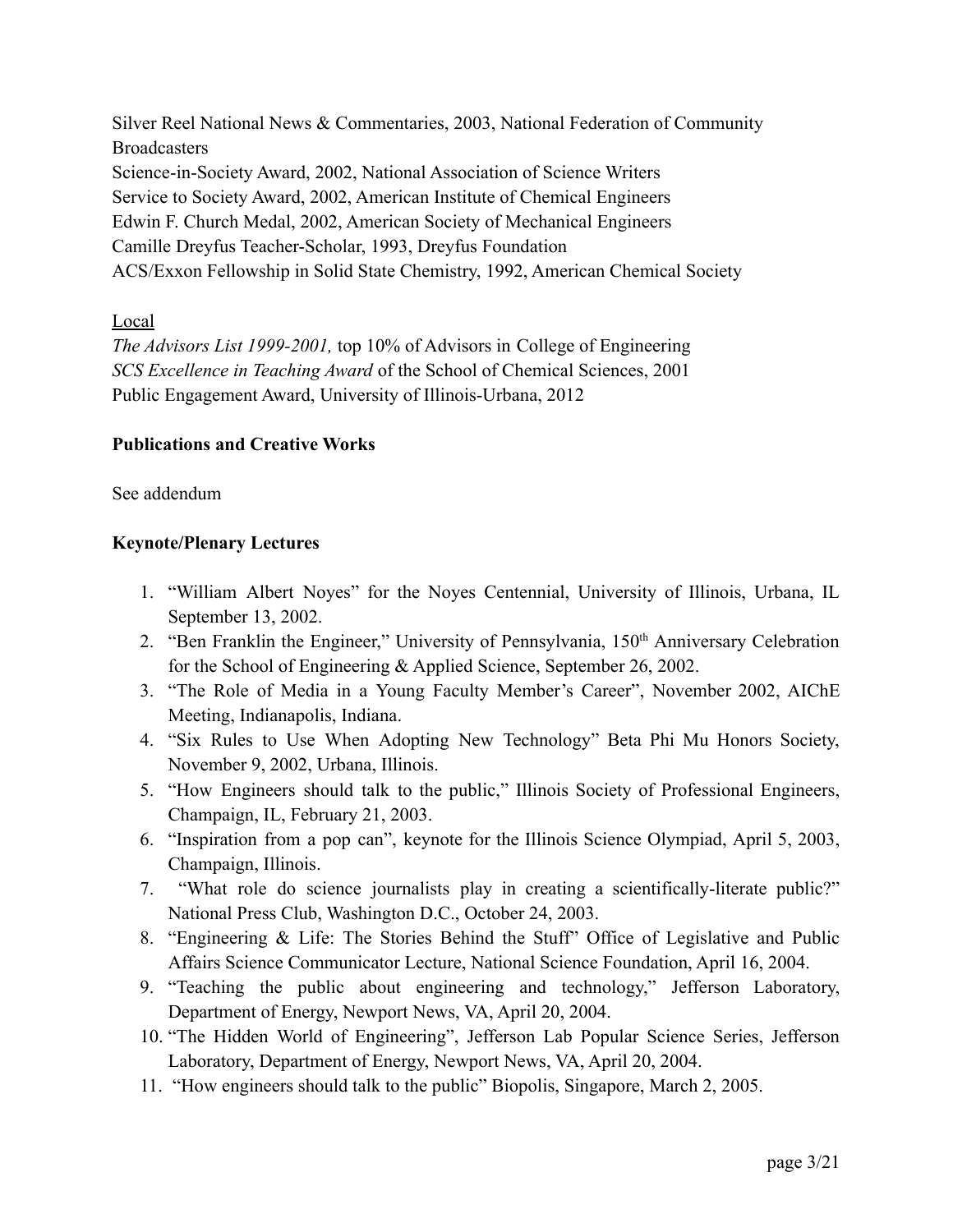- 12. "The Hidden World of Engineering" Singapore Science Center, Singapore, March 3, 2005.
- 13. "How to teach engineering to non-majors", NSF-NAE Conference on Technological Literacy, Washington, DC February 18, 2005.
- 14. Keynote "Annual Meeting for GK-12 Project Teams" National Science Foundation, Washington DC, March 10, 2007.
- 15. "Tech Myths: What You Think You Know That Isn't True" National Academies Beckman Distinctive Voices Lecture, Irvine California. May 2, 2007.
- 16. Keynote for University of Louisville Engineering Expo [invited] March 1, 2008, Louisville, Ky
- 17. Speech for the Council for Chemical Research [invited] April 28, 2008, St. Louis
- 18. National Academies Talk July 2010
- 19. Booz Allen Hamilton Distinguished Colloquium Series in Electrical and Computer Engineering, University of Maryland, College Park, September 9, 2011
- 20. Hoover Medal Lecture, AIChE Annual Meeting, November 8, 2021.

# **Career Narrative**

Hammack has pioneered multidisciplinary engineering education, public outreach, and service to the profession through development and communication of internet- delivered content. As a superb communicator, he makes engineering understandable and compelling to others. He accomplishes this through development and distribution of re-usable internet-delivered content, which are. viewed today by millions of users of all ages and backgrounds. These are crystal-clear and technically accurate descriptions, which explain the engineering principles behind every-day objects. They also capture the values, the core principles, and the appeal of the engineering profession.

Hammack began his communication outreach by producing hundreds of award-winning public radio commentaries. But he also recognized that the world of internet delivery would come to dominate, especially for reaching young people. He began producing videos about everyday objects that embody important Engineering concepts. Hammack discovered in himself an ability to make things understandable and interesting to the lay public. His videos provide compelling descriptions of engineering design considerations, of manufacturing techniques, as well as fascinating descriptions of natural phenomena (like droplets). He can wax rhapsodic over the design of a modern, high-tech soda can. His videos and commentaries allow a large audience to experience and understand Engineering as a creative profession.

The impact of his work draws on the large reach of internet content that he provides. His YouTube channel has attracted a dedicated core of 1.1 million subscribers with over 70 million views. Hammack's entire body of work is released with a broad Creative Commons license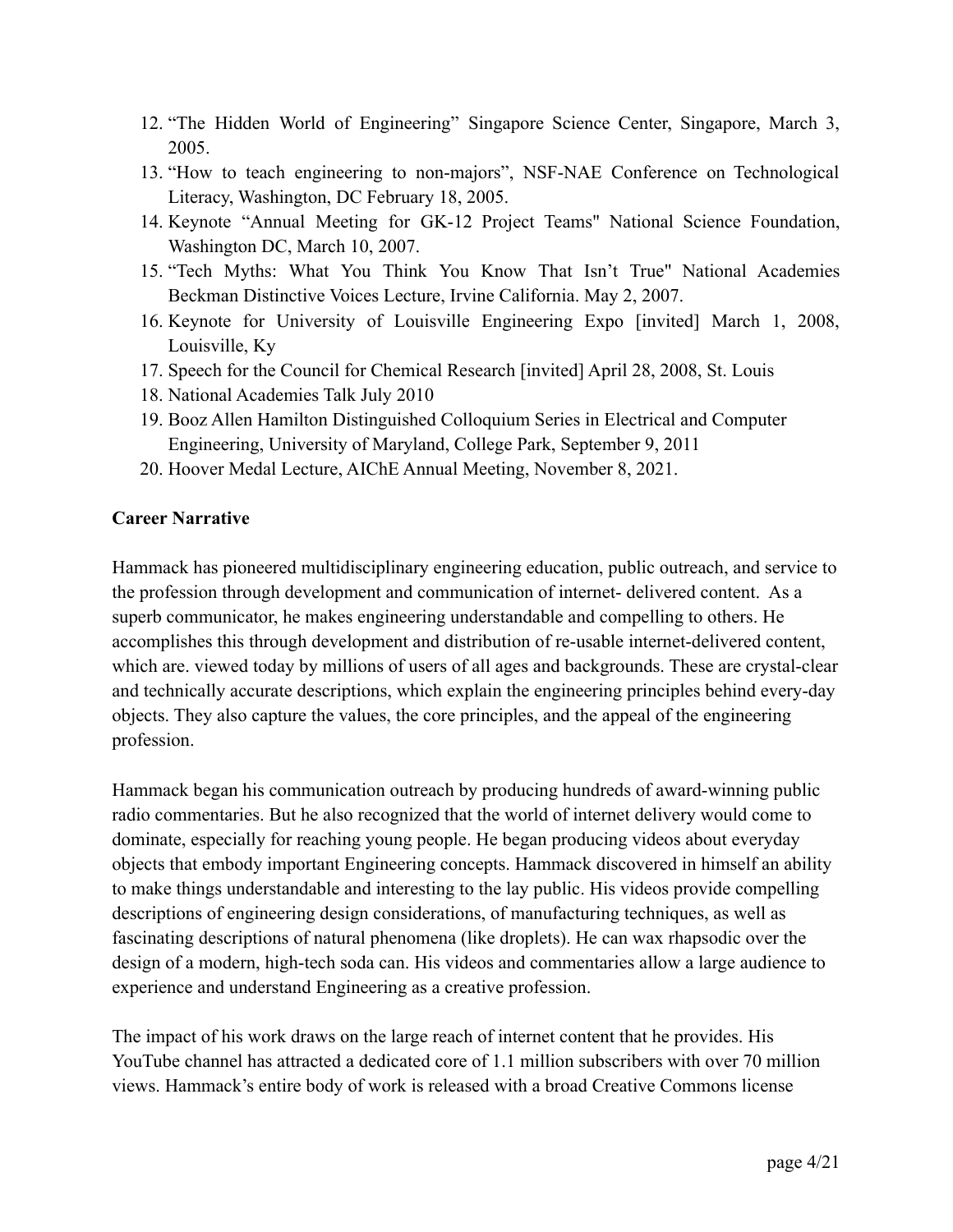which allows others to use and reuse his videos free of charge. This results in large and diverse uses of his videos. Followers include school children and young people, high-school and college students, teachers, medical and business professionals, the general-public, retired people, and seasoned engineers. Examples of his videos include: the ingenious design of an aluminum beverage can (>15M views); fiber optic communication cables (6.3M); plastic injection molding (3.6M); microwave ovens (4.2M), even the Engineering of a disposable diaper (600K views). His videos enable countless applications: workforce training (GM, Disney); polymer science courses (Germany, Turkey); K-12 education (India, Australia); and re-starting adult education after 50 years of military rule in Myanmar.

At a higher level, his portfolio of videos and other works provide:

- Innovative new ways to educate over a broad range of topics.
- They reach out to all ages and give examples of how to communicate with those who do not have technical backgrounds. They seed the next generation of engineers through use in K-12 and home-schooling.
- They provide public service to millions who share content globally, and enjoy access to a vast digital commons with information that they can copy, distribute, edit, re-mix, and build upon, all within the boundaries of copyright law.

Humanity benefits in many ways from a public that appreciates both Engineering, and its role in addressing societal problems. Hammack is our profession's ambassador to the world.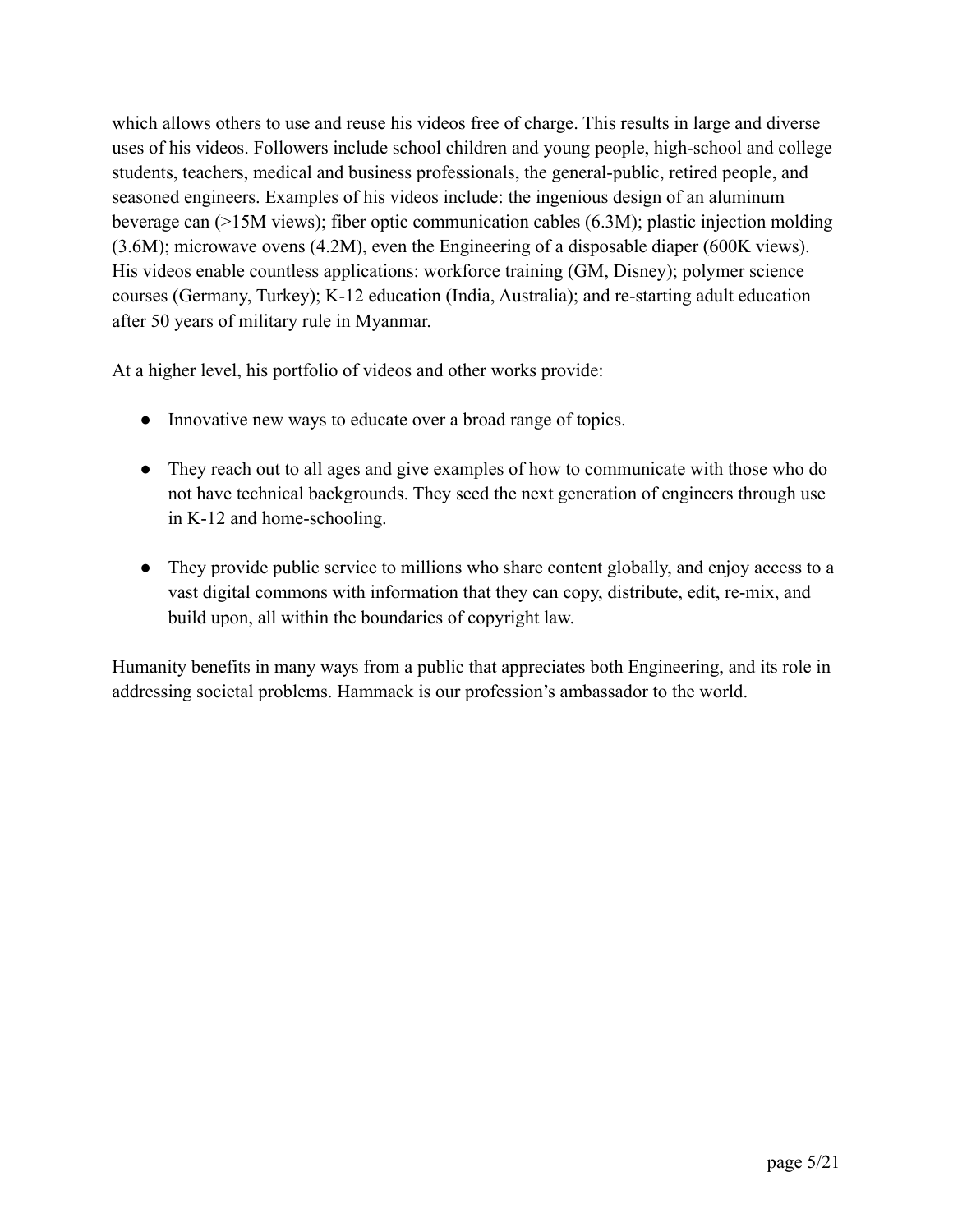### **Addendum: Publications and Creative Works**

### **Master's Thesis Title**

W.S. Hammack, *Effect of Pressure on intervalence electron transfer*. Master's Thesis, University of Illinois, Urbana, Illinois, 1986.

### **Doctoral Thesis Title**

W. S. Hammack, *Effect of Pressure on Intramolecular Charge Transfer and Spin Crossover Materials*. PhD Thesis, University of Illinois, Urbana-Champaign, Illinois, 1988.

### **Chapters in Books**

W.S. Hammack, G.C. Serghiou, and R.R. Winters, "Reversible pressure-induced amorphizations," *Structure of noncrystalline solids* edited by Pye, L. D., LaCourse, W.C., and Stevens, H.J. (Taylor & Francis, London, 1992), p. 208.

#### **Books**

1. *Why Engineers Should Grow a Long Tail: A Primer on Using New Media to Inform the Public and to Create the Next Generation of Innovative Engineers* Articulate Noise Books (2010) ISBN Paperbound 978-0-615-39555-5 ebook 978-0-9839661-2-8

**Summary** Often the details of new media get lost in an alphabet soup that usually begins with an "i" - the iPod, the iPad, the iTouch. Yet the essence of new media is not in these devices, but in their use. This short primer shows engineers how to think about new media by focusing on the deeper issues of communicating in this new user- generated era. Readers will grasp the mindset of new media; an understanding that will long outlast the latest social networking tools. It will empower practicing engineers to develop new, powerful ways to help the public understand what engineers do and why engineering is important; but perhaps most importantly this primer gives engineers the foundation for reaching the next generation of innovative engineers.

2. *How Engineers Create the World: The Public Radio Commentaries of Bill Hammack* Articulate Noise Books (2011) ISBN Paperbound 978-0-9839661-0-4 ebook 978-0-9839661-1-1

**Summary** In over 200 delightful short essays Bill captures the creativity and impact of engineers. He talks of their spectacular achievements - jets, satellites, skyscrapers, and fiber optics—but draws his deepest insights from the everyday, the quotidian. He finds beauty, elegance and meaning in Ferris wheels, Tupperware, Slinkys, mood rings, waterless urinals and Velcro. Delivered originally on public radio between 1999 and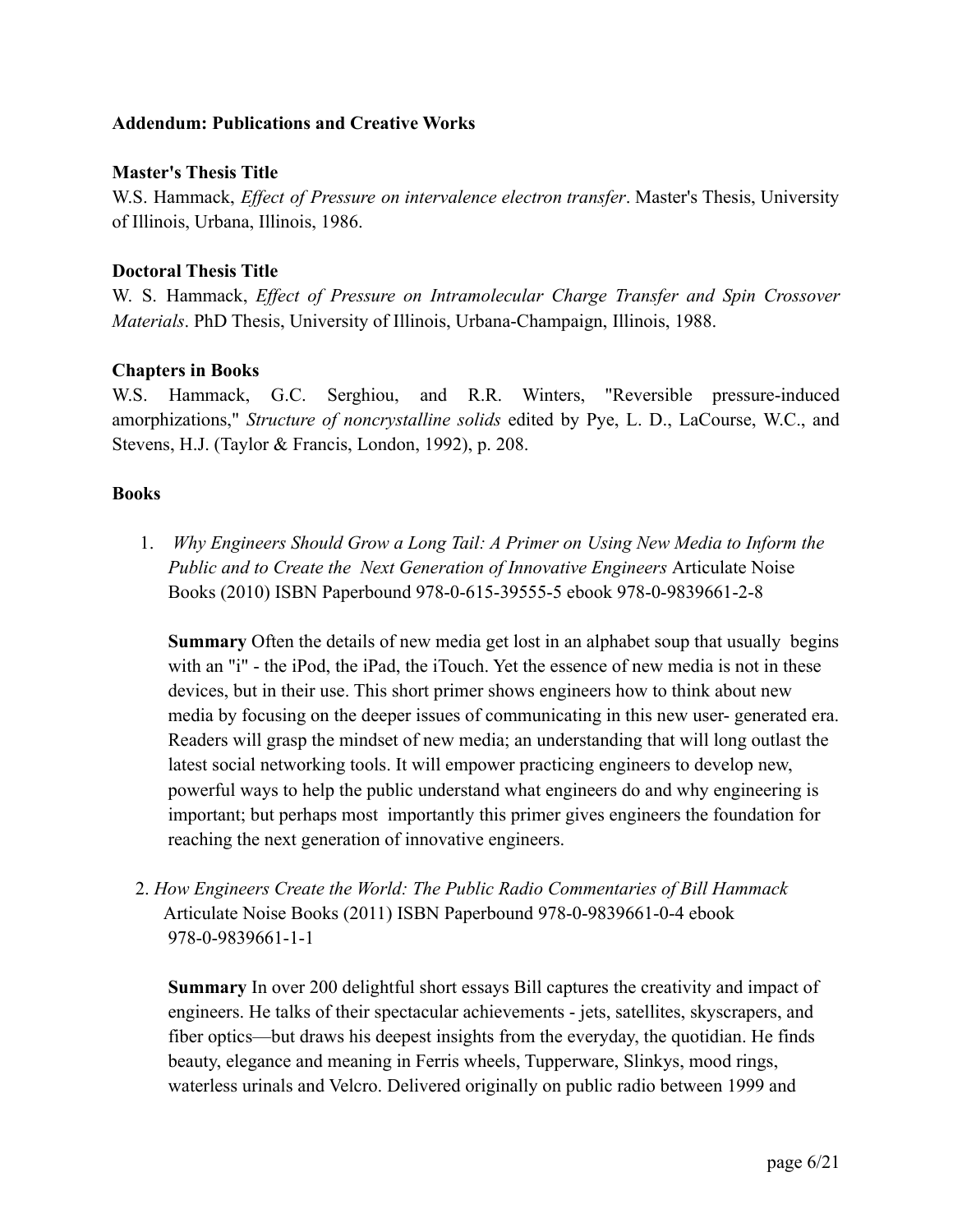2005, each essay is a small slice of the world created by engineers. The essays also illuminate and inform about the important topics of our day by showing how intertwined engineering and technology are with terrorism, security, intellectual property and our cultural legacy.

3. *Eight Amazing Engineering Stories: Using the Elements to Create Extraordinary Technologies* (with Patrick Ryan & Nick Ziech) Articulate Noise Books (2012) ISBN Paperbound 978-0-9839661- 3-5 eBook 978-0-9839661-4-2

**Summary** A companion volume to the fourth series of EngineerGuy videos, Eight Amazing Engineering Stories reveals the stories behind how engineers use specific elements to create the material world around us. In eight chapters, the EngineerGuy team exposes the magnificence of the innovation and engineering of digital camera imagers, tiny accelerometers, atomic clocks, enriched uranium, batteries, microwave ovens, lasers, and anodized metals. In addition, short primers cover the scientific principles underlying the engineering, including waves, nuclear structure, and electronic transitions. "In Depth" sections cover entropy, semiconductors, and the mathematics of capacitors.

4. *Albert Michelson's Harmonic Analyzer: A Visual Tour of a Nineteenth Century Machine that Performs Fourier Analysis* (with Steve Kranz and Bruce Carpenter) Articulate Noise Books (2014) ISBN Paperbound 978-0983966173, Hardcover 978-0983966166

**Summary** This book celebrates a nineteenth-century mechanical calculator that performed Fourier analysis by using gears, springs and levers to calculate with sines and cosines—an astonishing feat in an age before electronic computers. One hundred and fifty color photos reveal the analyzer's beauty though full-page spreads, lush close-ups of its components, and archival photos of other Michelson-inspired analyzers. The book includes sample output from the machine and a reproduction of an 1898 journal article by Michelson, which first detailed the analyzer. The book is the official companion volume to our YouTube video series on the machine.

5. *Michael Faraday's The Chemical History of a Candle with Guides to the Lectures, Teaching Guides & Student Activities* (with Don DeCoste) Articulate Noise Books (2015) ISBN Hardcover (Casebound) 978-0-9838661-8-0, paperback 978-1-945441-00-4, eBook 978-0-9839661-9-7

**Summary** This book introduces modern readers to Michael Faraday's great nineteenth-century lectures on The Chemical History of a Candle. This edition is a companion book to the popular EngineerGuy YouTube series of the lectures. This books contains supplemental material to help readers appreciate Faraday's key insight that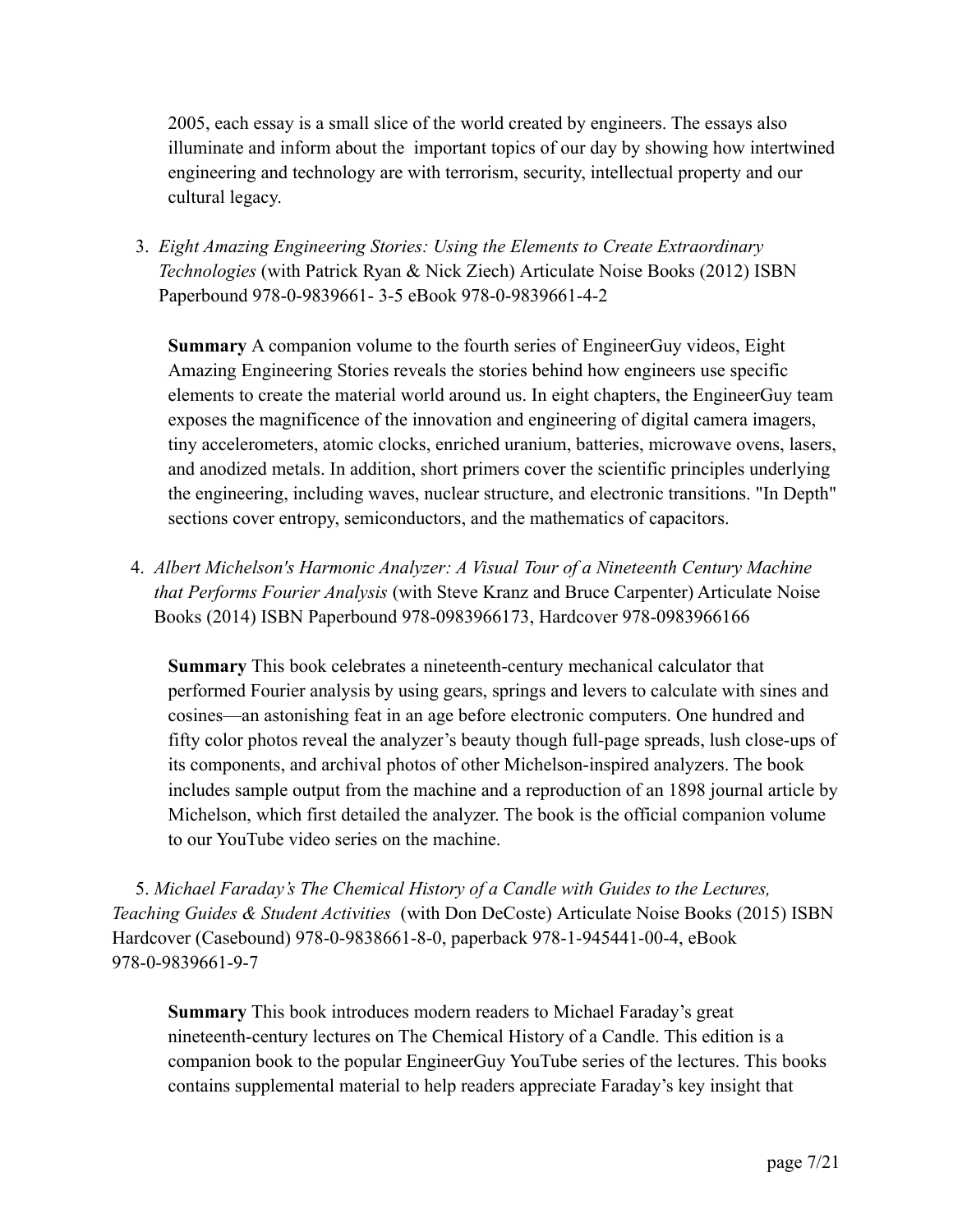"there is no more open door by which you can enter into the study of science than by considering the physical phenomena of a candle." Through a careful examination of a burning candle, Faraday's lectures introduce readers to the concepts of mass, density, heat conduction, capillary action, and convection currents. They demonstrate the difference between chemical and physical processes, such as melting, vaporization, incandescence, and all types of combustion. And the lectures reveal the properties of hydrogen, oxygen, nitrogen, and carbon dioxide, including their relative masses and the makeup of the atmosphere. The lectures wrap up with a grand, and startling, analogy: by understanding the chemical behavior of a candle the reader can grasp the basics of respiration. To help readers understand Faraday's key points this book has an "Essential Background" section that explains in modern terms how a candle works, introductory guides for each lecture written in contemporary language, and seven student activities with teaching guides.

6. *Fatal Flight: The True Story of Britain's Last Great Airship* Articulate Noise Books (2017) ISBN Hardcover 978-1-945441-01-1, eBook 978-1-945441-02-8, Paper 978-1-945441-03-5, Audiobook 978-1-945441-04-2

**Summary** *Fatal Flight* brings vividly to life the year of operation of R.101, the last great British airship—a luxury liner three and a half times the length of a 747 jet, with a spacious lounge, a dining room that seated fifty, glass-walled promenade decks, and a smoking room. The British expected R.101 to spearhead a fleet of imperial airships that would dominate the skies as British naval ships, a century earlier, had ruled the seas. The dream ended when, on its demonstration flight to India, R.101 crashed in France, tragically killing nearly all aboard. Combining meticulous research with superb storytelling, *Fatal Flight* guides us from the moment the great airship emerged from its giant shed—nearly the largest building in the British Empire—to soar on its first flight, to its last fateful voyage. The full story behind R.101 shows that, although it was a failure, it was nevertheless a supremely imaginative human creation. The technical achievement of creating R.101 reveals the beauty, majesty, and, of course, the sorrow of the human experience. The narrative follows First Officer Noel Atherstone and his crew from the ship's first test flight in 1929 to its fiery crash on October 5, 1930. It reveals in graphic detail the heroic actions of Atherstone as he battled tremendous obstacles. He fought political pressures to hurry the ship into the air, fended off Britain's most feted airship pilot, who used his influence to take command of the ship and nearly crashed it, and, a scant two months before departing for India, guided the rebuilding of the ship to correct its faulty design. After this tragic accident, Britain abandoned airships, but R.101 flew again, its scrap melted down and sold to the Zeppelin Company, who used it to create LZ 129, an airship even more mighty than R.101—and better known as the *Hindenburg*. Set against the backdrop of the British Empire at the height of its power in the early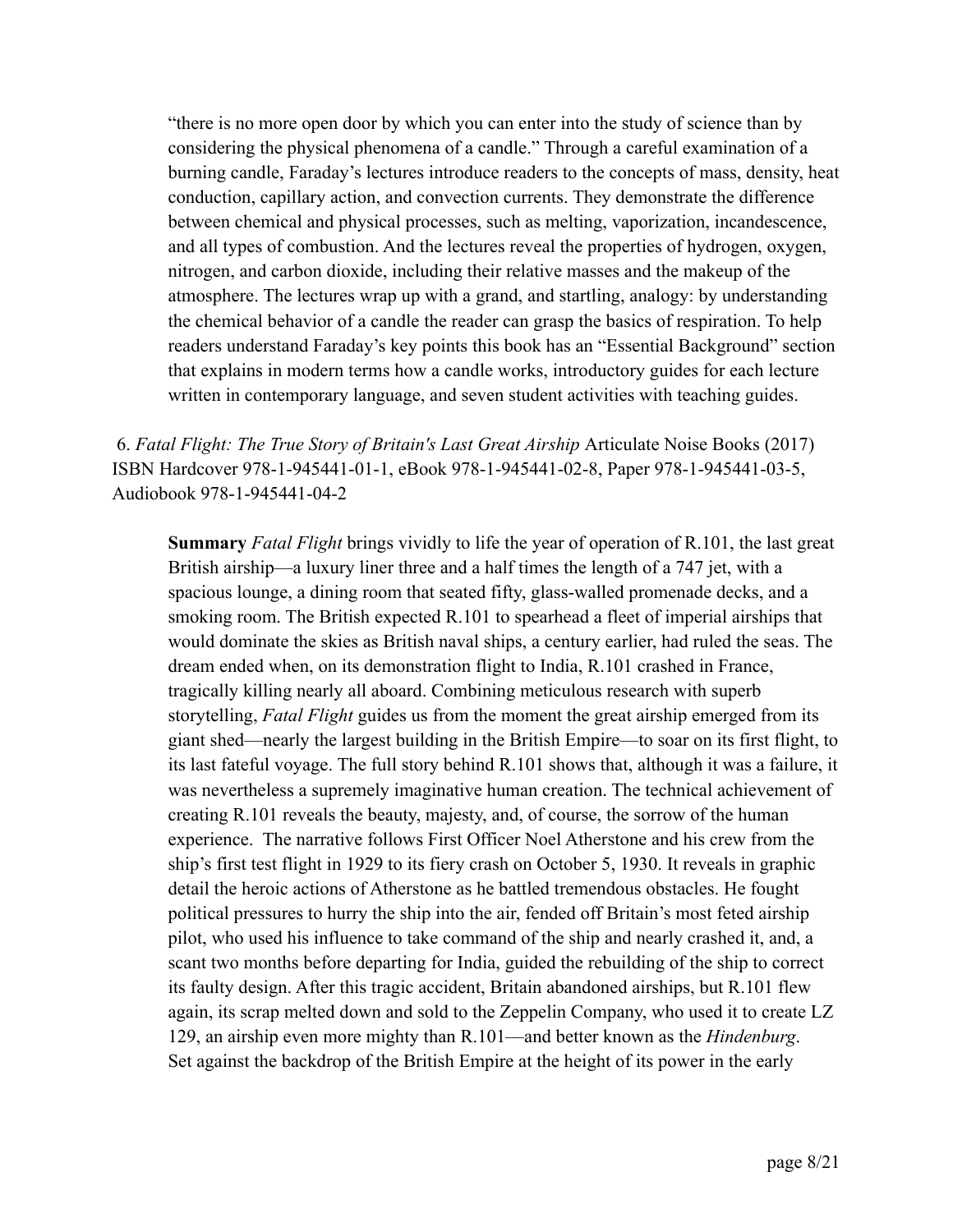twentieth century, *Fatal Flight* portrays an extraordinary age in technology, fueled by humankind's obsession with flight.

7. *The Things We Make: The Unknown History of Invention from Cathedrals to Soda Can* Sourcebooks(forthcoming March 23, 2023) ISBN Hardcover 978-1-7282-1575-4

**Summary** *The Things We Make* shares with a popular audience, for the first time, the details of the powerful, revolutionary and, oddly, unknown engineering method that has influenced readers lives intimately, deeply, and lastingly. The book features human stories, perception-changing histories of invention, and accessible explanations of technology. These stories reveal a panorama of human creativity across millennia and continents. They hear of technologies invisible to them, yet which profoundly affect their lives. The stories in the book will delight, but its implicit message is deeper. A fuzzy understanding of the engineering method impoverishes the national conversation about the technological forces that influence our lives; an ignorance of how engineers work and invent deters the public from their civic duty to shape these forces. And bringing the engineering method to national attention can start a conversation about how we create innovative engineers who will battle climate change and other catastrophes.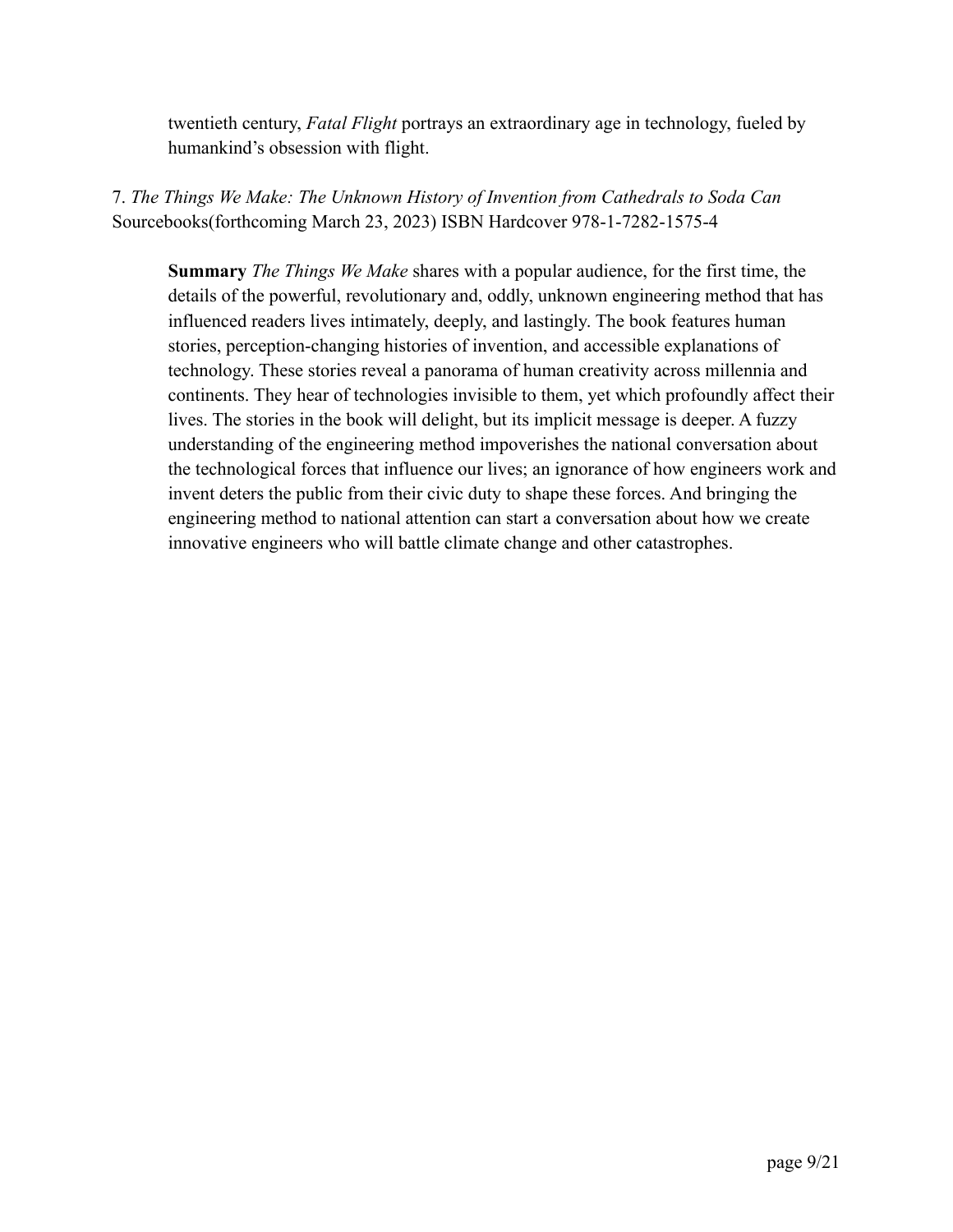# **Articles in Journals**

- 1. W.S. Hammack, H.G. Drickamer, M.D. Lowery, and D.N. Hendrickson, "Effect of pressure-induced freezing on the energy of the intervalence transfer electronic absorption band of mixed-valence complexes, *Chem. Phys. Lett.* **132**, 231 (1986).
- 2. M.D. Lowery, W.S. Hammack, D.N. Hendrickson, and H.G. Drickamer, "Effects of ion aggregation on the intervalence transfer band of the mixed-valence biferrocenium cation in solution," *J. Am. Chem. Soc.,* **109**, 8019 (1987).
- 3. U. Sinha, M.D. Lowery, W.S. Hammack, D.N. Hendrickson, and H.G. Drickamer, "Pressure effects on the intervalence transfer electronic absorption band of mixed-valence bis(fulvalene) diiron monocation in various media," *J. Am. Chem. Soc.,* **109**, 7340 (1987).
- 4. W.S. Hammack, M.D. Lowery, D.N. Hendrickson, and H.G. Drickamer, "Pressure effects on the intervalence-transfer electronic absorption band of the mixed-valence creutz-taube ion in various media," *J. Phys. Chem.*, **92**, 1771 (1988).
- 5. W.S. Hammack, H.G. Drickamer, M.D. Lowery, and D.N. Hendrickson, "Effect of pressure-induced freezing on the energy of the intervalence electronic absorption band of a binuclear mixed-valence complex," *Inorg. Chem.*, **27**, 1307 (1988).
- 6. W.S. Hammack, H.G. Drickamer, and D.N. Hendrickson, "Effect of pressure on the charge-transfer band of the  $[Fe(CN)_6]_4$ -dimethyl viologen ion pair," *Chem. Phys. Lett.*, **151**, 469 (1988)
- 7. W.S. Hammack, A. J. Conti, D.N. Hendrickson, and H.G. Drickamer, "Pressure-induced spin-state interconversion of [Fe(6-Me-Py)<sub>3</sub>Tren](ClO<sub>4</sub>)<sub>2</sub> in solution," *J. Am. Chem. Soc.*, **111**, 1738 (1989).
- 8. W.S. Hammack, D.N. Hendrickson, and H.G. Drickamer, "Pressure-induced solvatochromism of the charge-transfer transitions in pyridinium betaines," *J. Phys. Chem.*, **93**, 3843 (1989).
- 9. G.C. Serghiou and W.S. Hammack, "Pressure-induced crystalline-to-noncrystalline transformations of barium fluorozirconates: A probe of the medium range order of noncrystalline solids," *J. Chem. Phys.* **95** (1991) 5212.
- 10. G.C. Serghiou and W.S. Hammack, "Pressure-induced disordering in α-SrZrF<sub>6</sub>: implications for the role of the countercation in glassy  $SrZrF<sub>6</sub>$ ", *J. Chem. Phys.* **96** (1992) 6911.
- 11. G.C. Serghiou, R.R. Winters, and W.S. Hammack, "Pressure-induced amorphization and reduction of T-Nb<sub>2</sub>O<sub>5</sub>," *Phys. Rev. Lett.* **68** (1992) 3311.
- 12. G.C. Serghiou, R.R. Winters, and W.S. Hammack, "Pressure-induced transformations of β-BaZr2F<sup>10</sup> and its relationship to glassy BaZr2F10", *J. Phys.: Conds. Matter.*, **10** (1992) 7617.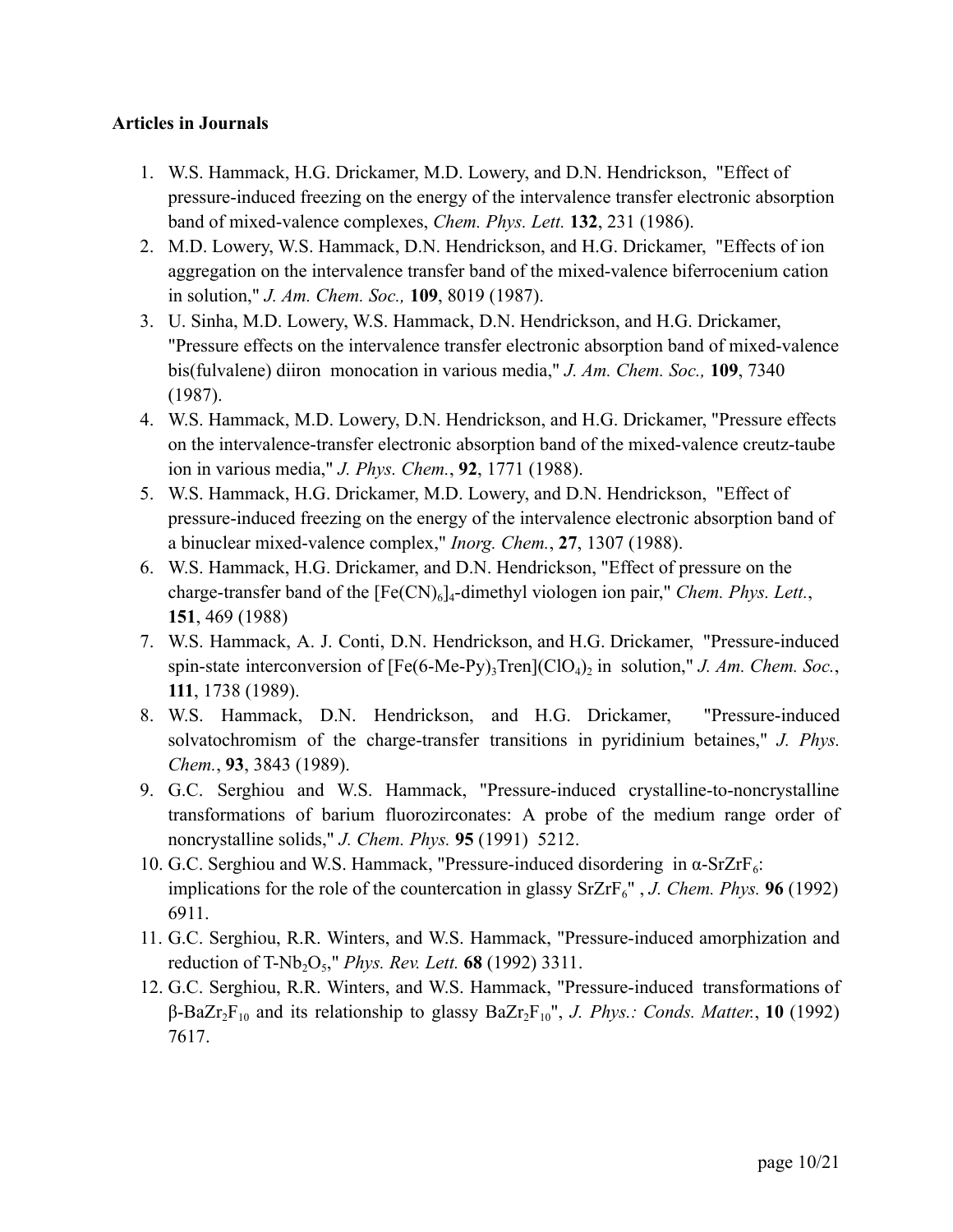- 13. R.R. Winters, G.S. Serghiou, and W.S. Hammack, "Observation and explanation of the reversible pressure-induced amorphization of Ca(NO<sub>3</sub>)<sub>2</sub>/NaNO<sub>3</sub>", *Phys. Rev. B.*, 46 (1992) 2792.
- 14. R.R. Winters, A. Garg, and W.S. Hammack, "High-resolution electron microscopy of pressure-amorphized α-quartz", *Phys. Rev. Lett*. **69** (1992) 3751.
- 15. R.R. Winters and W.S. Hammack, "Pressure-induced amorphization of  $R-AI<sub>5</sub>Li<sub>3</sub>Cu: a$ structural relation among amorphous metals, quasi-crystals, and curved space," *Science* **260** (1993) 202.
- 16. G.C. Serghiou and W.S. Hammack, "Pressure-induced amorphization of wollastonite  $(CaSiO<sub>3</sub>)$  at room temperature," *J. Chem. Phys.* **98** (1993) 9830.
- 17. J.L. Robeson, R.R. Winters, and W.S. Hammack, "Pressure-induced transformations of the cristobalite phases of GaPO<sub>4</sub> and AlPO<sub>4</sub>," *Physical Review Letters* **73** (1994) *1644*.
- 18. R.R. Winters and W.S. Hammack "Pressure-induced distortions of  $Pb(NO<sub>3</sub>)<sub>2</sub>$  isomorphs. *Phys. Rev. B, Condens. Matter* **53** (1996) 14089.
- 19. F.E. Bernardin and W.S. Hammack "Pressure-induced disordering of sodium potassium sulfates and chromates", *Phys. Rev. B, Condens. Matter* **54** (1996) *7026*
- 20. W.S. Hammack, "Sounding an alarm in the sky", *Technology Review* March/April 1999, p. 104.
- 21. Meyer, K.; Hammack, W.; Curran, A., "The Miracle of Everyday Objects", *Carnegie Mellon Magazine* Fall 1999.
- 22. "Numbers & Life" Engineering Outlook, Volume 41, Issue #2, 2002.
- 23. W.S. Hammack, "Terry Bicycles" *Engineering Outlook*, September 2003.
- 24. W.S. Hammack, "The Great Discovery Since Fire" *American Heritage Invention & Technology*, Spring 2005, volume 20, issue 4.

#### **Radio pieces for Public Radio**

#### *Radio pieces produced for American Public Media's* **Marketplace**

#### **Topic/Title Broadcast Date**

- 1. Concorde October 23, 2003
- 2. Partial Zero Emission Vehicles February 10, 2004
- 3. Oil Reserves April 26, 2004
- 4. Potholes June 10, 2004
- 5. Landlines vs. Cellphones August 4, 2004
- 6. Environmental Impact /Microchip December 10, 2004
- 7. Recycling & Green Design April 1, 2005
- 8. YouTube & New Media September 19, 2006
- 9. Death of VHS (*Morning Report*) December 19, 2006
- 10. Nanotechnology July 31, 2007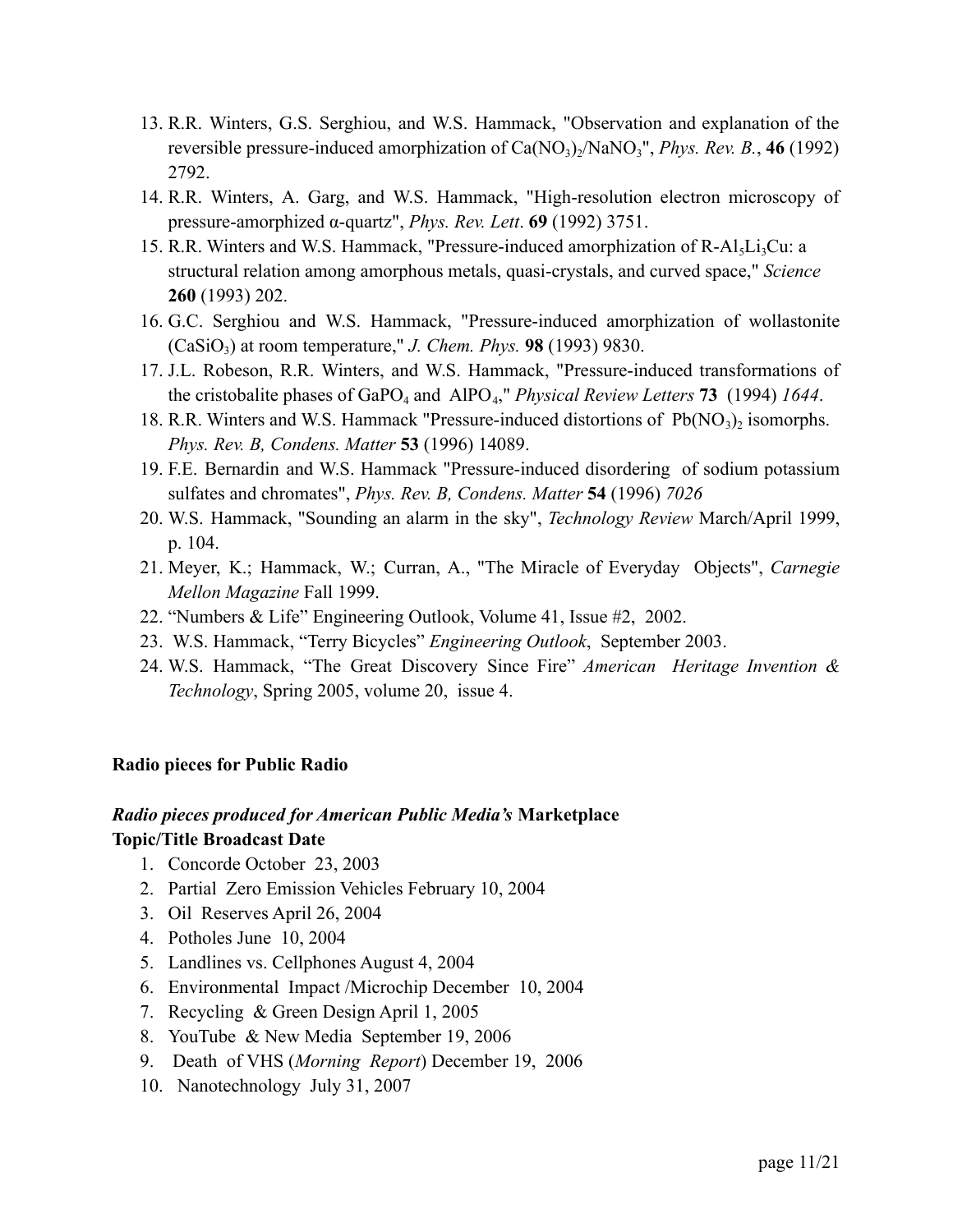- 11. Beach reads: 'The Pentagon's New Map' August 14, 2007
- 12. DVD Format (*Morning Report*) October 1, 2007
- 13. Sputnik October 4, 2007

# *Radio Pieces for Public Radio distributed by Illinois Public Radio* **Topic/Title Broadcast Date**

† indicates the piece also appeared on Radio National Australia's *Science Show*

- 1. Phone August 31, 1999
- 2. Plastic Bottle September 7, 1999
- 3. Pop Can top September 14, 1999
- 4. Television September 21, 1999
- 5. Power outage September 28, 1999
- 6. Nylon & underwear October 5, 1999
- 7. Bathtubs October 12, 1999
- 8. Microchip October 19, 1999
- 9. Roman Engineering October 26, 1999
- 10. Stall Warning November 2, 1999
- 11. Theremin November 9, 1999
- 12. Zara Witkin November 16 1999
- 13. Typefaces & Bolts November 23, 1999
- 14. Tunnels November 30, 1999
- 15. Wind-up Radio December 7, 1999
- 16. Razor December 13, 1999
- 17. VCR December 21, 1999
- 18. Digital data December 28, 1999
- 19. Muzak January 4, 2000
- 20. Mass Production January 11, 2000
- 21. Windshield Wipers January 18, 2000
- 22. Typewriter January 25, 2000
- 23. Clocks & Imperialism February 8, 2000
- 24. Packaging February 15, 2000
- 25. Photocopier February 22, 2000
- 26. Housework & Technology February 29, 2000
- 27. Technological optimism March 7, 2000
- 28. Plastic Bottle March 14, 2000
- 29. Airships March 21, 2000
- 30. Tupperware March 28, 2000
- 31. Spam April 4, 2000
- 32. Project Gutenberg April 11, 2000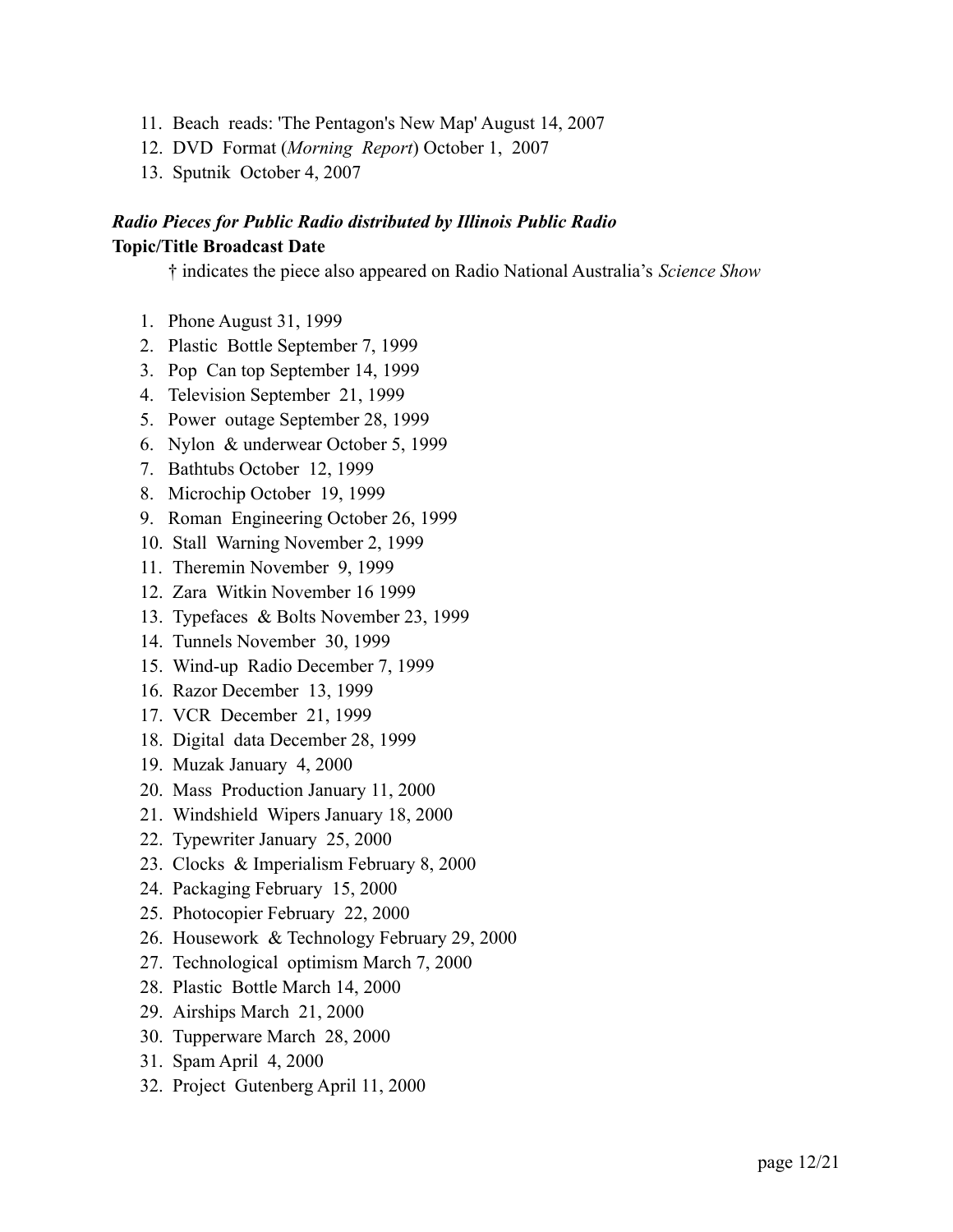- 33. Electronic Comm April 18, 2000
- 34. Nylon April 25, 2000
- 35. Railroads May 2, 2000
- 36. Sears Tower May 9, 2000
- 37. Bathtubs May 16, 2000
- 38. Violin May 23, 2000
- 39. Roller Coaster May 30, 2000
- 40. Garbage Dump June 6, 2000
- 41. Bread making June 13, 2000
- 42. Elevator June 20, 2000
- 43. Air Conditioner June 27, 2000
- 44. Kodak & Cameras July 4, 2000
- 45. Machine Gun July 11, 2000
- 46. Hammond Organ July 18, 2000
- 47. Yeats & Radio July 25, 2000
- 48. O-ring August 1, 2000
- 49. Steadicam August 8, 2000
- 50. Vacuum Cleaner August 15, 2000
- 51. Airplane take-off August 22, 2000
- 52. Coffee Maker August 29, 2000
- 53. Head Skis September 5, 2000
- 54. Grain Elevators October 10, 2000
- 55. Microchip October 17, 2000
- 56. Reading Jekyll and Hyde October 24, 2000
- 57. Pumpkin Masters October 31, 2000
- 58. Voting Machine November 7, 2000†
- 59. Beatles November 14, 2000
- 60. Lava Lamp November 21, 2000
- 61. e-books November 28, 2000
- 62. Velcro December 5, 2000
- 63. Video games December 12, 2000
- 64. Scotch tape December 19, 2000
- 65. Theremin December 26, 2000
- 66. Typewriter January 2, 2001
- 67. Potholes January 9, 2001
- 68. Gas lighting January 16,2001
- 69. Ultrasound imaging January 23, 2001
- 70. Violins January 30, 2001
- 71. New vs. Old Technology February 6, 2001
- 72. Glass February 13, 2001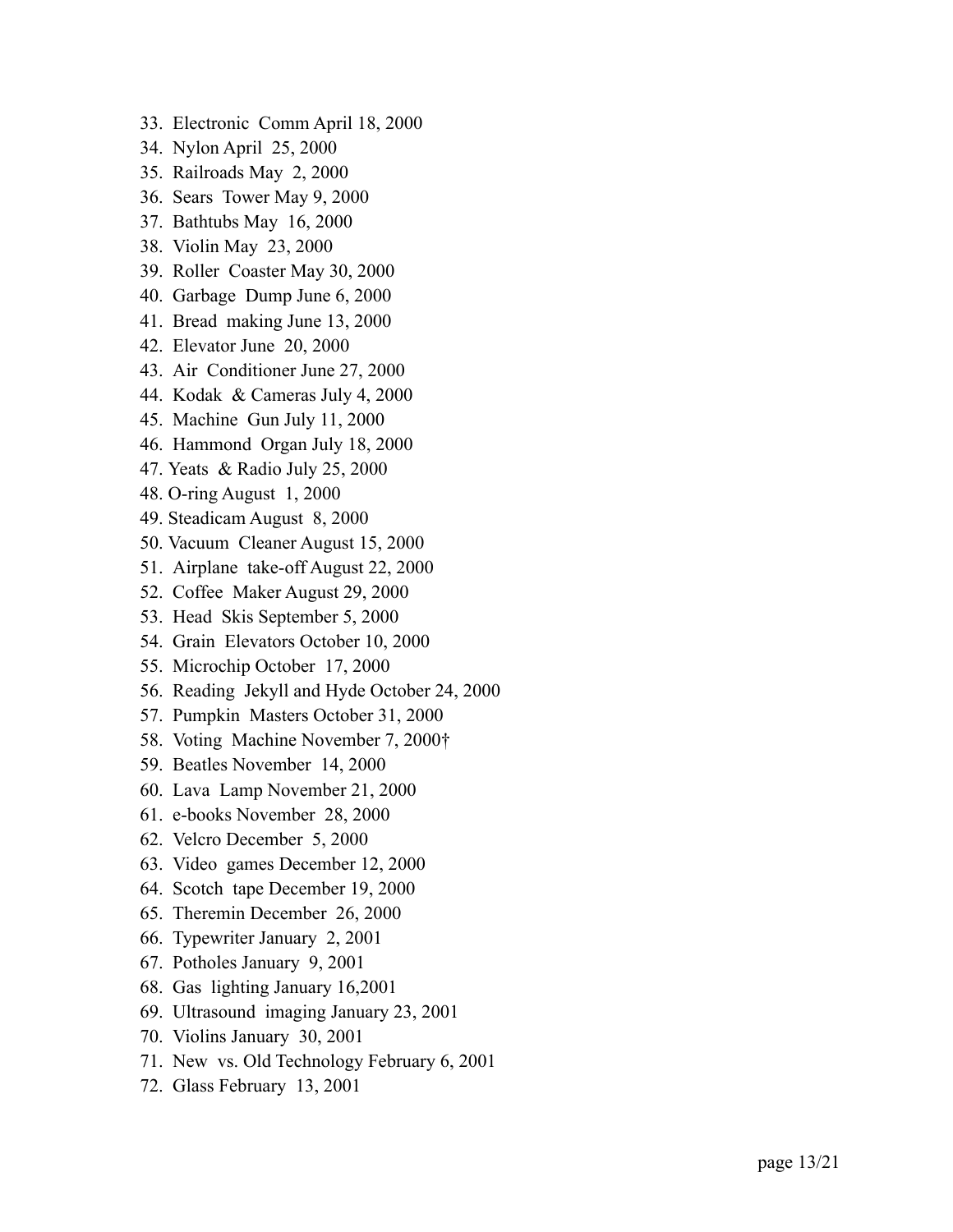- 73. Super Soaker February 20, 2001
- 74. Contact Lenses February 27, 2001
- 75. Matches March 6, 2001
- 76. Demolition March 13, 2001
- 77. Pop Can Top -retape March 20, 2001
- 78. Bose wave radio March 27, 2001
- 79. Claude Shannon April 3, 2001
- 80. Cell Phone April 10, 2001
- 81. Microchip April 17, 2001
- 82. Ping Putter April 24, 2001
- 83. Air Conditioner May 1, 2001
- 84. Cornstarch peanuts May 8, 2001
- 85. Moen faucet May 15, 2001
- 86. Energy & IT May 22, 2001
- 87. Knight/Paper bag May 29, 2001
- 88. Digital Data June 5, 2001
- 89. Linux June 12, 2001
- 90. Composting Toilets June 19, 2001
- 91. Bolts June 26, 2001
- 92. Jefferson and Science July 3, 2001
- 93. Roller Coasters July 10, 2001
- 94. Ice cream July 17, 2001
- 95. Color Reproduction July 24, 2001
- 96. Internet July 31, 2001
- 97. Air Conditioning August 7, 2001
- 98. Superglue August 14, 2001
- 99. Electric cars August 21, 2001
- 100. Hammond Organ August 28, 2001
- 101. Bicycles September 4, 2001
- 102. Cigarette machine September 11, 2001
- 103. Technology & Terrorism September 18, 2001
- 104. Concrete October 2, 2001
- 105. Technological Optimism October 9, 2001
- 106. Face Recognition October 16, 2001
- 107. Birth of E-mail October 23, 2001
- 108. Pop Rocks candy October 30, 2001
- 109. Anthrax November 6, 2001
- 110. Mauve November 13, 2001
- 111. Cooking a turkey November 20, 2001
- 112. High-tech swimsuits November 27, 2001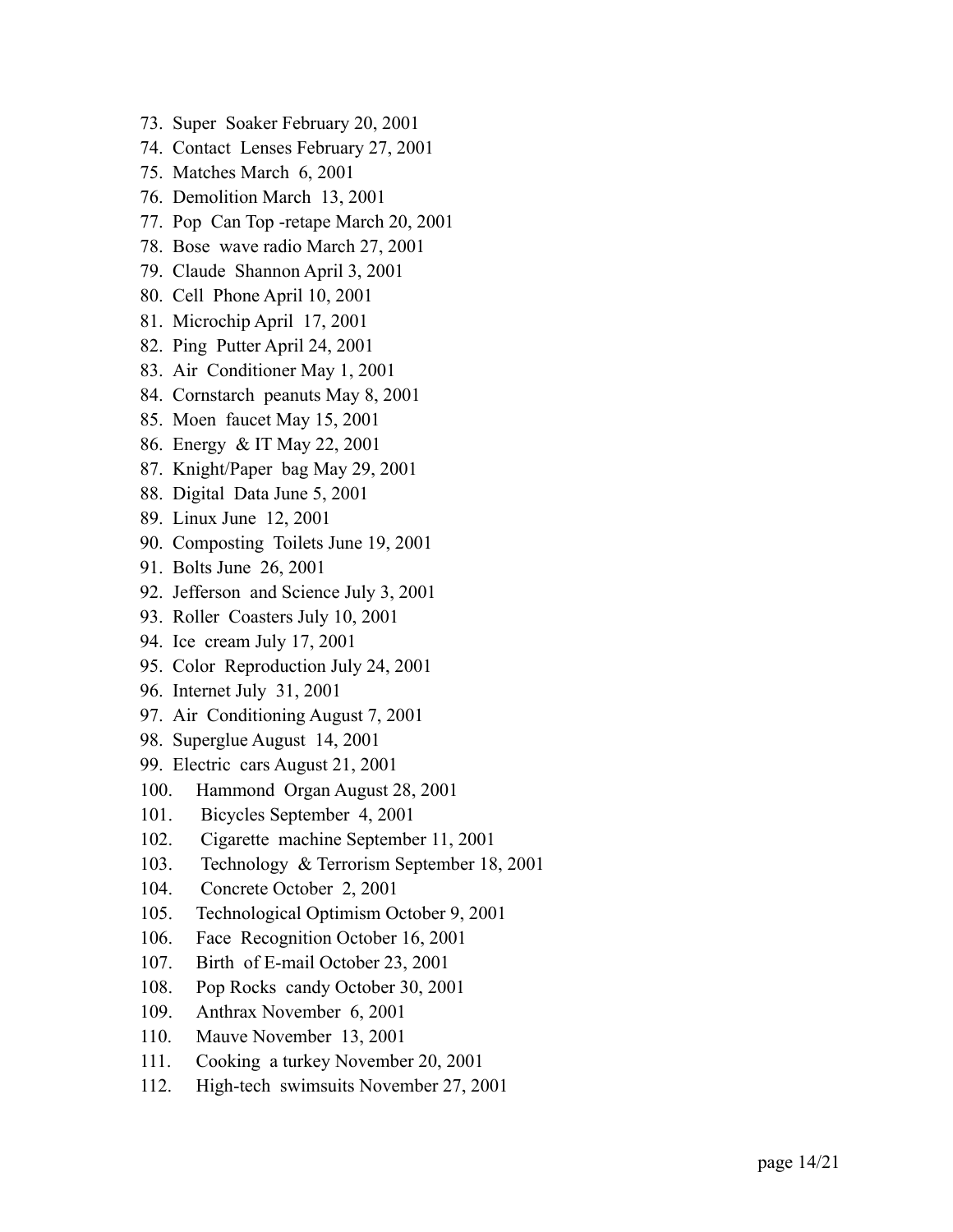- 113. Leonardo da Vinci December 4, 2001
- 114. The Beatles December 11, 2001
- 115. Numbers & Life December 18, 2001
- 116. Erector sets December 25, 2001
- 117. Atomic Clocks January 8, 2002
- 118. Tolkien & Technology January 15, 2002
- 119. Corks January 22, 2002
- 120. Muzak January 29, 200
- 121. Olympic Torch February 5, 2002
- 122. Glowing hockey puck February 12, 2002
- 123. Head Skis February 19, 2002
- 124. The Ice Hotel February 26, 2002
- 125. Gridlock Sam March 5, 2002
- 126. Voice Mail March 12, 2002
- 127. Batteries in the Refrigerator March 19, 2002
- 128. Color Film March 26, 2002
- 129. Online shopping April 2, 2002
- 130. Gore-Tex April 9, 2002
- 131. Mood Ring April 16, 2002
- 132. Disk vs. Disc April 23, 2002
- 133. Surveillance Tags April 30, 2002
- 134. Terry Bicycles May 7, 2002
- 135. Slinky May 14, 2002
- 136. Strobe photography May 21, 2002
- 137. Roller Coasters May 28, 2002
- 138. Constance Tipper June 4, 2002
- 139. Thomas Stockham June 11, 2002
- 140. Violins June 18, 2002
- 141. Satellite Communication June 25, 2002
- 142. Directional Sound July 2, 2002
- 143. The Nautilus Machine July 9, 2002
- 144. Roman Engineering July 16, 2002
- 145. Vaseline July 23, 2002
- 146. Cruise control July 30, 2002
- 147. GPS August 6, 2002
- 148. Geiger Counters August 13, 2002
- 149. Phillips Screws August 20, 2002
- 150. Production Engineering August 27,2002
- 151. The Saxophone September 3, 2002
- 152. Technology & Terrorism September 10, 2002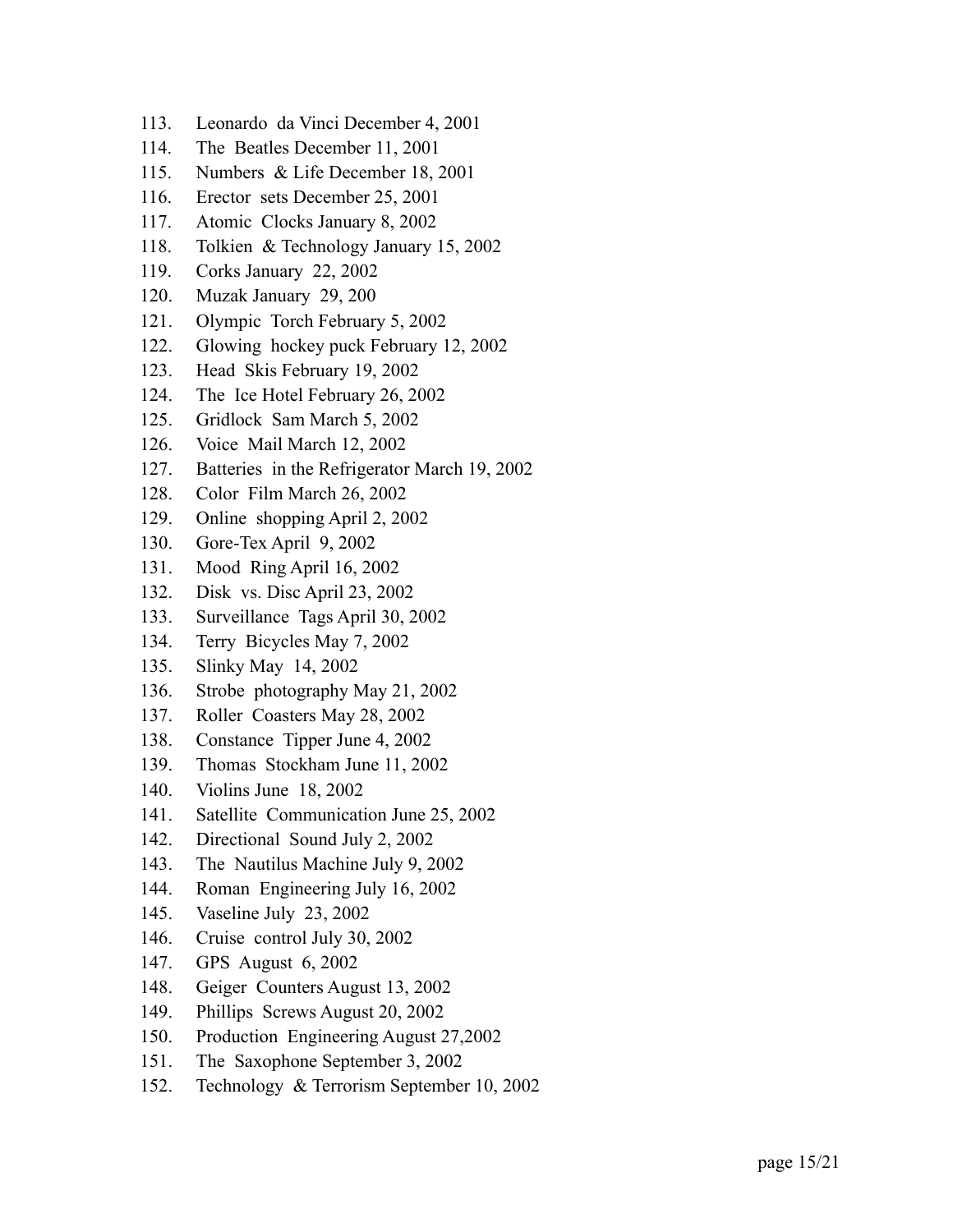- 153. Iridium Satellites September 17, 2002
- 154. Rolodex September 24, 2002
- 155. Bathtub October 1, 2002
- 156. Tupperware October 8, 2002
- 157. Thomas Midgley October 15, 2002
- 158. Clocks & World Domination October 22, 2002
- 159. Glo-Sheet October 29, 2002
- 160. Diapers November 5, 2002
- 161. Nitrogen Production November 12, 2002
- 162. Frisbee November 19, 2002
- 163. Jell-O November 26, 2002
- 164. Waring Blender December 3, 2002
- 165. Landfills December 10, 2002
- 166. Jet take-off December 17, 2003
- 167. Mathematics of Lines December 24, 2003
- 168. The Swatch Watch December 31, 2003
- 169. Henry Dreyfuss January 7, 2003
- 170. Shower curtains & fluid flow January 14, 2003
- 171. Muzak January 21, 2003
- 172. Tolkien & technology January 28, 2003
- 173. Shuttle landing February 4, 2003
- 174. Remote control February 11, 2003
- 175. Coltan February 18, 2003†
- 176. Zildjian Cymbals February 25, 2003
- 177. Why a chair? March 4, 2003
- 178. Environment & microchips March 11, 2003
- 179. Hydrogen as fuel March 18, 2003
- 180. Clarence Birdseye March 25, 2003
- 181. Computer Mouse April 1, 2003
- 182. Counting Crowds April 8, 2003
- 183. Adam Osborne April 15, 2003
- 184. Potholes April 22, 2003
- 185. Google April 29, 2003
- 186. Glass May 6, 2003
- 187. SARS May 13, 2003
- 188. Concorde May 20, 2003
- 189. HeLa Cells May 27, 2003
- 190. Ice Cream June 3, 2003
- 191. SCUBA June 10, 2003
- 192. Duct tape June 17, 2003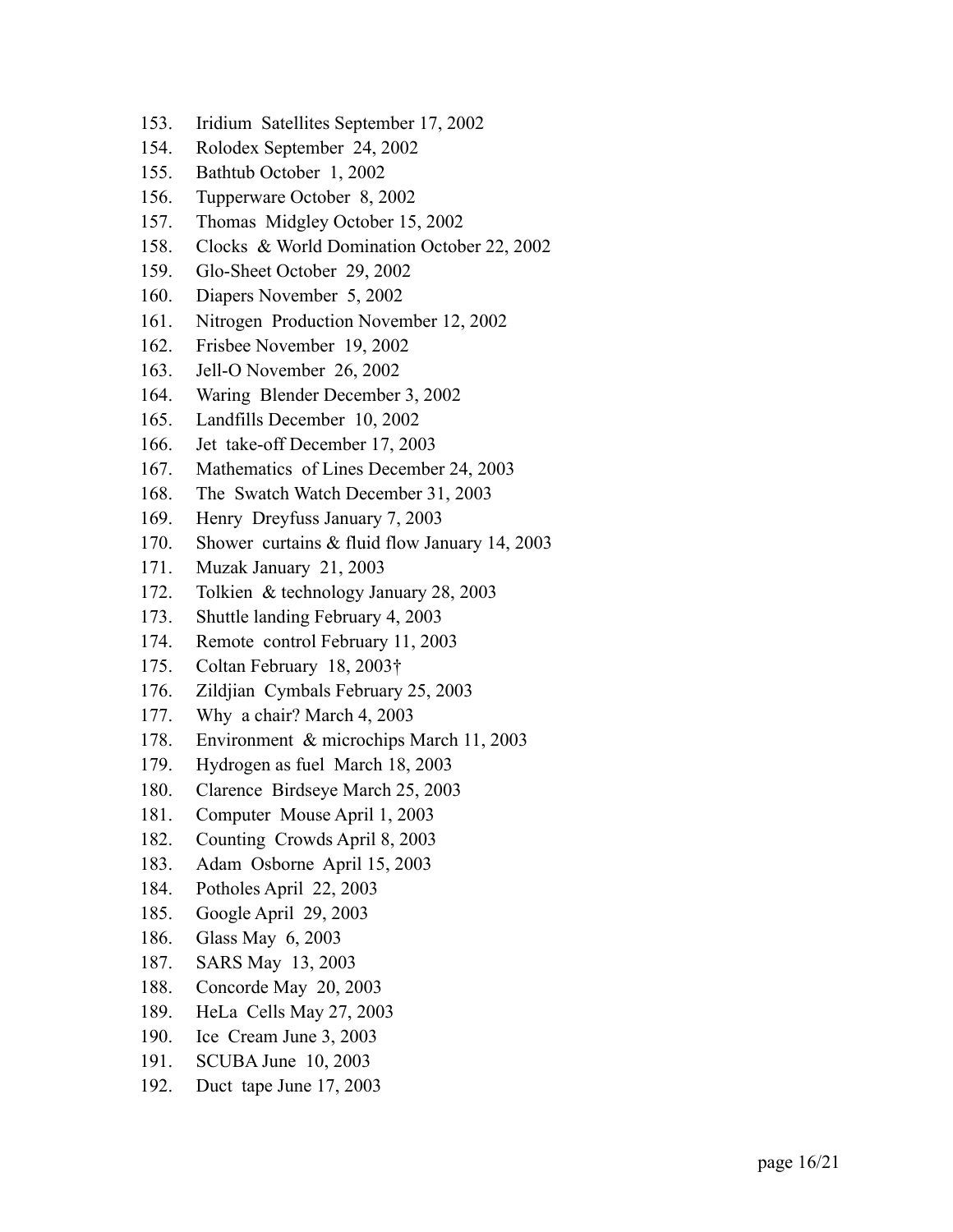- 193. Laundry Machine June 24, 2003
- 194. Jefferson & Science July 1, 2003
- 195. Three Gorges Dam July 8, 2003
- 196. Wind Power July 15, 2003
- 197. Spam e-mail July 22, 2003
- 198. Fiber Optics July 29, 2003
- 199. LEO—the first computer August 5, 2003
- 200. The Beetle August 12, 2003
- 201. Memory Metals August 19, 2003
- 202. Strollers August 26, 2003†
- 203. Superglue September 2, 2003
- 204. The Blackout September 9, 2003
- 205. Sliced Bread September 16, 2003
- 206. Typewriter September 23, 2003
- 207. Television September 30, 2003
- 208. Railroads October 7, 2003
- 209. Kodak Cameras October 14, 2003
- 210. Clocks Conquer the World October 21, 2003
- 211. Theremin October 28, 2003
- 212. Hazel Bishop November 4, 2003
- 213. Computer Viruses November 11, 2003
- 214. Cryonics November 18, 2003
- 215. Cooking a Turkey November 25, 2003
- 216. Microwave Oven December 2, 2003
- 217. The Telegraph December 9, 2003
- 218. Tolkien & Technology December 16, 2003
- 219. Neon Lighting December 23, 2003
- 220. The Electric Chair December 30, 2003
- 221. Champagne January 6, 2004
- 222. Atomic clocks January 13,2004
- $223.$ Flu Vaccines January 20, 2004†
- 224. Projectiles January 27, 2004†
- 225. Thomas Stockham February 3, 2004
- 226. Oil Reserves February 10, 2004
- 227. PZEV February 17, 2004
- 228. Black Boxes February 24, 2004†
- 229. Lego March 2, 2004
- 230. Pompeii March 9, 2004†
- 231. Electronic Voting March 16, 2004†
- 232. Velcro March 23, 2004†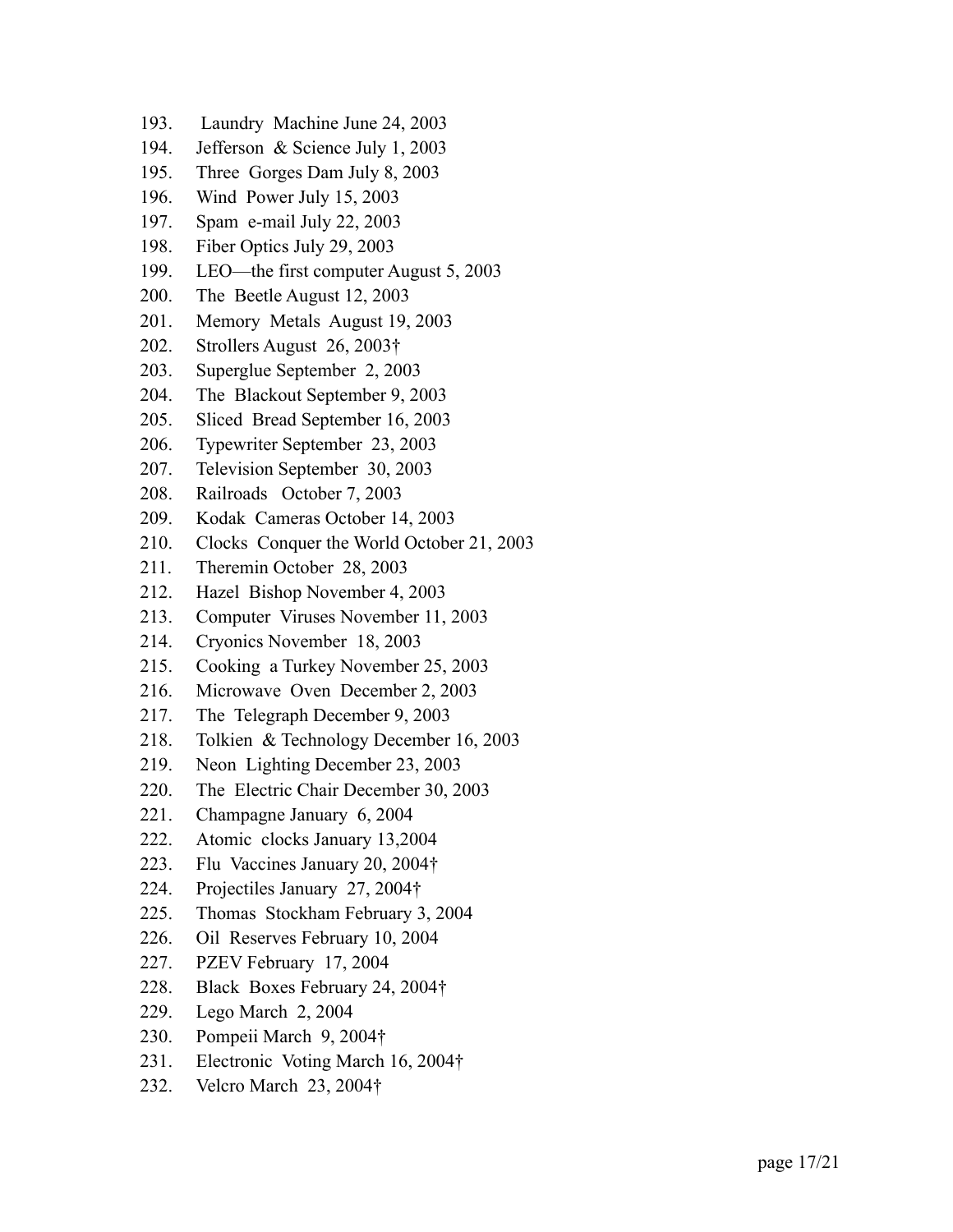- 233. Obsolete Technologies March 30, 2004†
- 234. The Escapement April 6, 2004†
- 235. The Science of Easter & Passover April 13, 2004†
- 236. Fahrenheit 451 April 20, 2004†
- 237. Computer & Terrorism April 27, 2004
- 238. TiVo May 4, 2004†
- 239. Boeing 7E7 Dreamliner May 11, 2004†
- 240. Blackout Report May 18, 2004†
- 241. Tunnels May 25, 2004
- 242. Risk June 1, 2004
- 243. Rapid Prototyping June 8, 2004†
- 244. Text messaging June 15, 2004†
- 245. Private Space Flight June 22, 2004†
- 246. Jefferson & Science June 29, 2004†
- 247. Zeppelins July 6, 2004
- 248. Los Angeles Water Supply July 13, 2004
- 249. Plasmas July 20, 2004†
- 250. Tour de France July 27, 2004†
- 251. RFID August 3, 2004
- 252. Roller Coaster August 10, 2004
- 253. Blue LED August 17, 2004
- 254. Plain old telephone service August 24, 2004
- 255. Olympics & Technology August 31, 2004
- 256. Nanotechnology September 7, 2004†
- 257. Origami September 14, 2004
- 258. VCR September 21, 2004
- 259. Coltan September 28, 2004†
- 260. Environment & microchips October 10, 2004
- 261. Diapers October 12, 2004
- 262. Proportional spaced type October 19, 2004†
- 263. Container ships October 26, 2004†
- 264. Voting machine November 2, 2004†
- 265. Nylon November 9, 2004
- 266. Sears Tower November 16, 2004
- 267. Cooking a turkey November 23, 2004
- 268. Packaging November 30, 2004
- 269. Jet Take Off December 7, 2004
- 270. Scotch tape December 14, 2004
- 271. Mathematics of Lines December 21, 2004
- 272. Wind-up radio December 28, 2004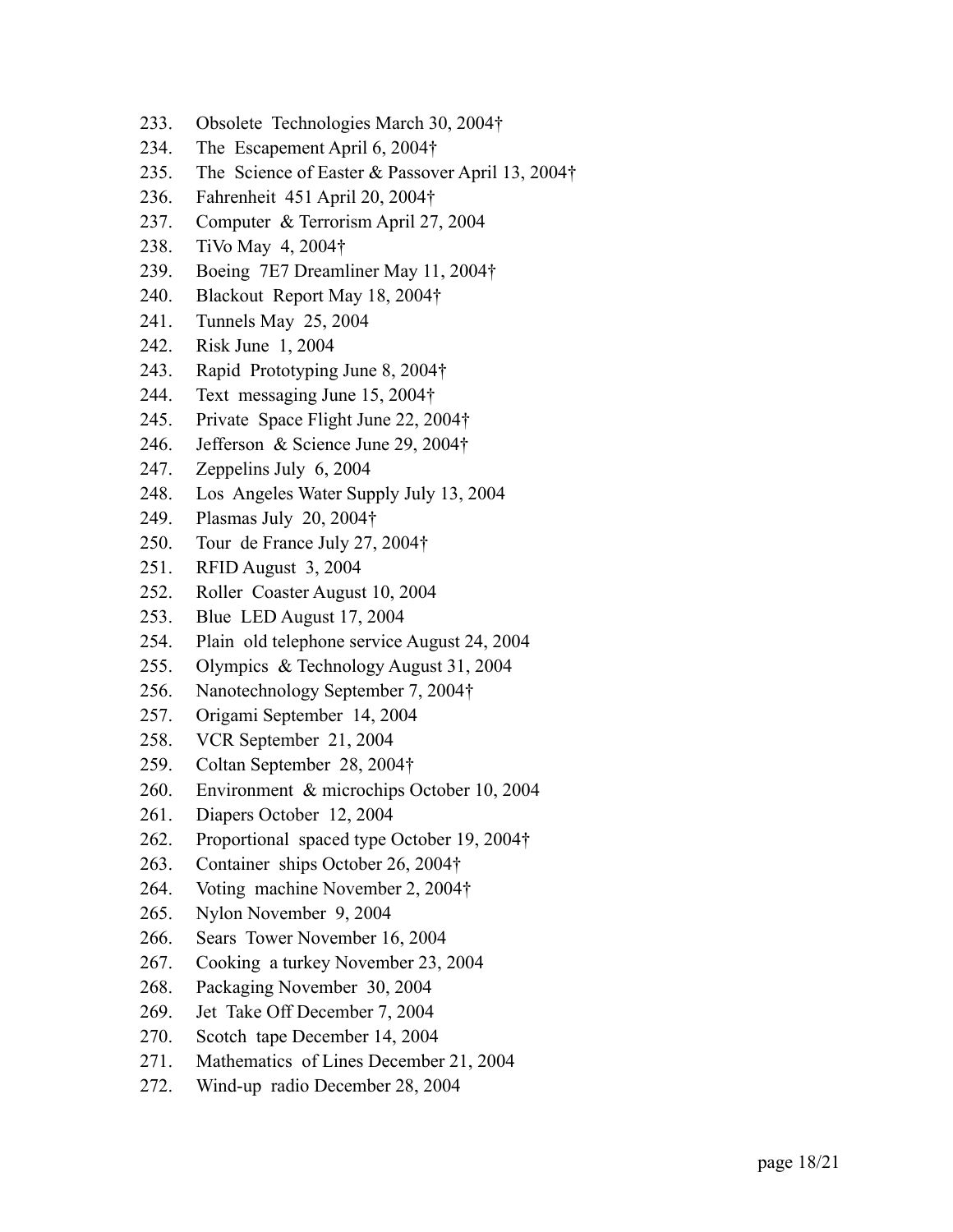- 273. Year in review January 4, 2005†
- 274. Laundry Machines January 11, 2005
- 275. Blue LED January 18, 2005
- 276. Why a chair? January 25, 2005
- 277. Codes & the Internet February 1, 2005
- 278. The High-Tech Razor February 8, 2005†
- 279. Ferris Wheels February 15, 2005
- 280. Corks February 22, 2005†
- 281. Thomas Midgley March 1, 2005
- 282. Mood Ring March 8, 2005
- 283. Bob Kearns March 15, 2005
- 284. Dyson Vacuums March 22, 2005
- 285. Green Design March 29, 2005
- 286. Barbara McClintock April 5, 2005†
- 287. John von Neumann April 19, 2005†
- 288. Richard Feynman April 26, 2005†
- 289. Moore's Law May 3, 2005†
- 290. Housework May 10, 2005
- 291. Firefox May 17, 2005
- 292. iPod & Intellectual Property May 24, 2005
- 293. Power Plants May 31, 2005
- 294. Clarence Birdseye June 7, 2005
- 295. VOIP/911 June 14, 2005
- 296. Remote Control June 21, 2005
- 297. Jefferson & Science July 5, 2005
- 298. Technology & Baseball July 12, 2005
- 299. Color Film July 29, 2005
- 300. Waterless Urinal July 26, 2005
- 301. QWERTY Keyboard August 2, 2005
- 302. Reflections on Radio Series August 9, 2005

# **Video work**

In 2007 Hammack became fascinated by the possibilities of new media. In 2008 he began to experiment with internet-delivered video. His goal was to create well-crafted videos that used the techniques of filmmaking to tell technological stories as clearly and as compellingly as possible. From these initial experiments he created a YouTube channel. Today that channel (*engineerguyvideo*) has over a million subscribers and over seventy million views. The channel introduces engineering to a lay audience by revealing the engineering behind everyday objects and systems. The level of explanation is detailed, but not overwhelming; it is technical but not mathematically rigorous.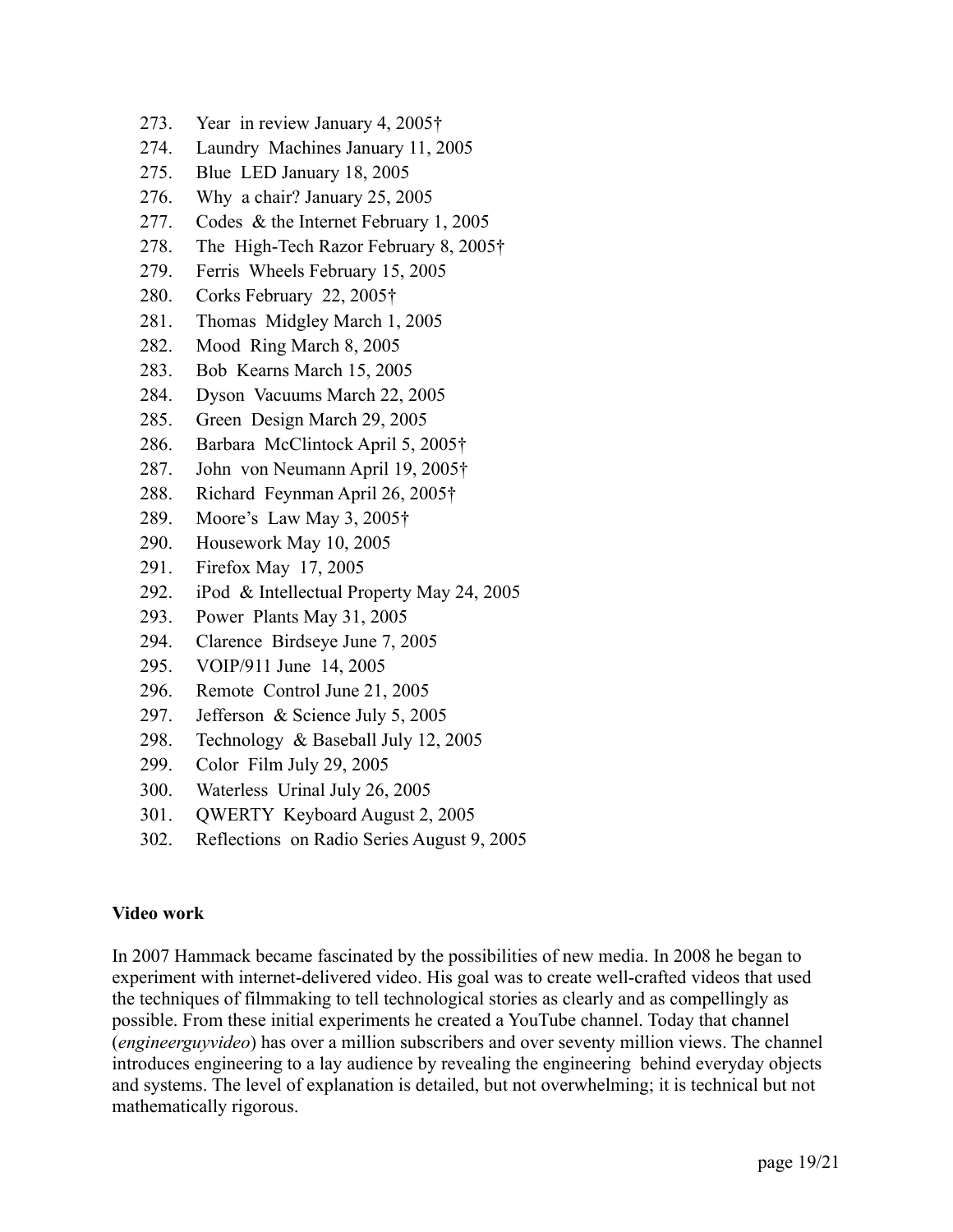IBM Selectric Typewriter & its Digital to Analogue Converter November 7, 2010 The Whiffletree: A mechanical digital-to-analog converter November 7, 2010 Pop Can Stay-on Tab November 14, 2010 Coffee Maker: Pumping water with no moving parts November 22, 2010 Black Box: Inside a flight data recorder November 30, 2010 How the First Transistor Worked December 7, 2010 How a Quartz Watch Works December 14, 2010 Why the Other Line is Likely to Move Faster December 20, 2010 Light Bulb Filament February 28, 2011 How Smoke Detectors Works March 6, 2011 LCD Monitor Teardown March 16, 2011 Cell Phone Design June 4, 2011 Hard Drive Teardown June 5, 2011 Fiber Optic Cables: How they work June 20, 2011 How a Smartphone Knows Up from Down (Accelerometer) May 22, 2012 CCD: The heart of a digital camera (how a charge-coupled device works) May 13, 2012 Anodizing (Or the Beauty of Corrosion) May 29, 2012 How a Laser Works May 31, 2012 How an Atomic CLock works, and Its Use in GPS June 10, 2012 What Keeps Nuclear Weapons from Proliferating June 14, 2012 How a Microwave Oven Works June 25, 2012 How a Lead Acid Battery works June 30, 2012 How Sony's Betamax Lost to JVC's VHS Cassette Recorder June 16, 2014 Stories of Technological Failure June 16, 2014 Why the Dvorak Keyboard Didn't Take Over the World June 16, 2014 PicturePhone June 16, 2014 Theremin: How Science Fiction got its sound July 7, 2014 Coffee Makers: How baseball put them in our homes July 8, 2014 Ferris Wheel: How the Eiffel Tower wasn't good enough July 15, 2014 Wine Corks: Saving Endangered Birds July 17, 2014 Muzak July 17, 2014 How the Donner Party Inspired Food Packaging July 28, 2014 Kodak: How George Eastman revolutionized photography August 5, 2014 How Home Air Conditioning Triumphed Over the Open Air Movement August 11, 2014 The Cigarette Machine: The invention with the greatest economic impact? August 18, 2014 (1/4)Intro/History: Introducing a 100-year-old mechanical computer November 9, 2014 (2/4) Synthesis: A machine that uses gears, springs and levers to add sines and cosines November 9, 2014 (3/4) Analysis: Explaining Fourier analysis with a machine November 9, 2014